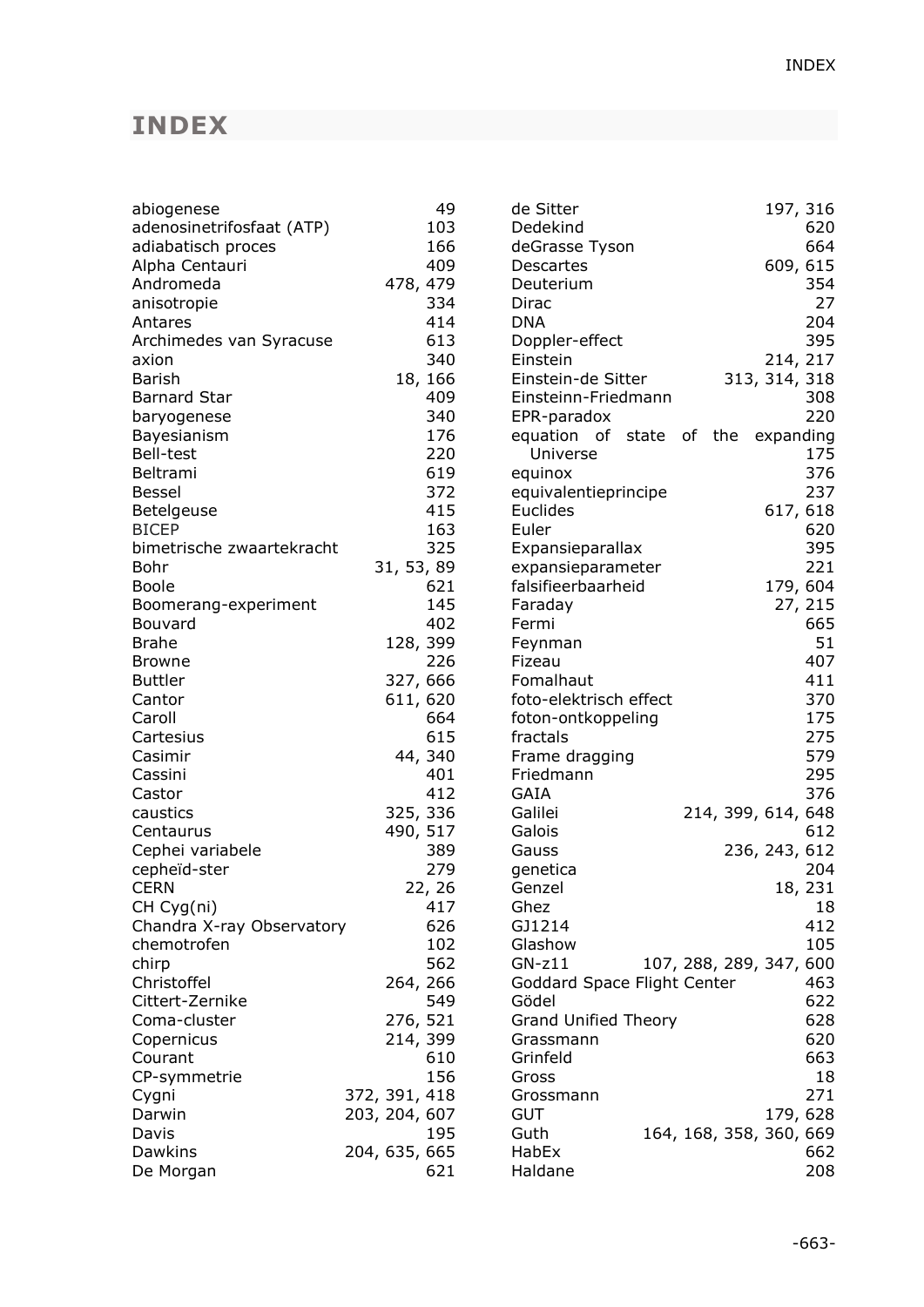| Halo                           |                             |  |                        | 473      | Maxwell                         |  | 215, 617, 646          |         |
|--------------------------------|-----------------------------|--|------------------------|----------|---------------------------------|--|------------------------|---------|
| Hawking                        |                             |  |                        | 120, 555 | Mayor                           |  |                        | 18      |
| HD 189733                      |                             |  |                        | 413      | meme                            |  |                        | 665     |
| <b>HDF</b>                     |                             |  |                        | 586      | Mendel                          |  | 204, 607               |         |
| Heisenberg                     |                             |  | 43, 100, 168, 219, 362 |          | Mira                            |  |                        | 414     |
| heliciteit                     |                             |  |                        | 171      | Mizar                           |  |                        | 413     |
| Helix                          |                             |  |                        | 420      | muon-neutrino                   |  |                        | 160     |
| Hertzsprung                    |                             |  |                        | 383      | neutrino-ontkoppeling           |  |                        | 175     |
| Hertzsprung-Russell            |                             |  | 380, 383, 418          |          | Newton                          |  | 77, 214, 217, 290, 399 |         |
| HII                            |                             |  |                        | 447      | Newton-Friedmann-vergelijking   |  |                        | 295     |
| Hilbert                        |                             |  |                        | 611      | <b>NIST</b>                     |  | 163, 364               |         |
| <b>Hipparchos</b>              |                             |  |                        | 413      | Nucleosynthese                  |  |                        | 353     |
| Hipparcos                      |                             |  |                        | 376      | <b>NuSTAR</b>                   |  |                        | 626     |
| Hoyle                          |                             |  |                        | 34       | <b>OST</b>                      |  |                        | 662     |
| $H-R$                          |                             |  | 380, 383               |          | parallax                        |  | 372, 399, 404, 405     |         |
| Hubble                         |                             |  | 117, 221               |          | Pauli                           |  | 100, 159               |         |
| <b>HUDF</b>                    |                             |  |                        | 586      | paus Pius XII                   |  |                        | 120     |
| <b>HXDF</b>                    |                             |  |                        | 595      | Peebles                         |  |                        | 18, 229 |
| IC 1011                        |                             |  |                        | 296      | Pelmutter                       |  |                        | 151     |
| Ikaria Wariootia               |                             |  |                        | 204      | Penrose                         |  |                        | 18, 555 |
| inferentie                     |                             |  |                        | 622      | Penzias                         |  |                        | 143     |
| Innes                          |                             |  |                        | 408      | Perlmutter                      |  | 124, 221, 346, 669     |         |
| interferometer                 |                             |  |                        | 138, 568 | Petrarca                        |  |                        | 609     |
| James Webb Space Telescoop45,  |                             |  |                        | 593,     | Planck                          |  |                        | 215     |
| 653                            |                             |  |                        |          | Planck-lengte                   |  |                        | 364     |
| <b>KAGRA</b>                   |                             |  |                        | 572      | Planck-schaal                   |  |                        | 58      |
| Kaku                           |                             |  |                        | 667      | Plasma                          |  |                        | 335     |
| Kamiokande                     |                             |  | 155, 160, 183          |          | Plato                           |  |                        | 613     |
| Kant                           |                             |  |                        | 617      | Poincaré                        |  |                        | 619     |
| kaon                           |                             |  |                        | 158, 358 | Polaris                         |  |                        | 414     |
| <b>KECK</b>                    |                             |  |                        | 163      | Politzer                        |  |                        | 18      |
| Keppler                        |                             |  | 128, 399, 437          |          | Pollux                          |  |                        | 412     |
| Klein                          |                             |  |                        | 619      | Pythagoras                      |  |                        | 612     |
| Klügel                         |                             |  |                        | 619      | quasar                          |  |                        | 67, 279 |
| Koyré                          |                             |  |                        | 615      | Queloz                          |  |                        | 18      |
| <b>Krauss</b>                  |                             |  |                        | 663      | Reines                          |  | 159, 160               |         |
| Kronecker-delta                |                             |  |                        | 245      | Relativistic Heavy Ion Collider |  |                        | 366     |
| Lagrange                       |                             |  |                        | 403      | Riemann                         |  |                        | 243     |
| Lagrange-punten                |                             |  | 403, 404               |          | <b>Riess</b>                    |  | 18, 124, 151, 221      |         |
| Lambert                        |                             |  |                        | 619      | Rigel                           |  |                        | 417     |
| Large Hadron Collider          |                             |  | 26, 162, 366           |          | Roll                            |  |                        | 143     |
| Leavitt                        |                             |  | 389, 390               |          | Rømer                           |  |                        | 406     |
| leeftijd van het zonnestelsel  |                             |  |                        | 130      | Russell                         |  | 383, 621               |         |
| Leibniz                        |                             |  |                        | 617      | Saccheri                        |  |                        | 618     |
| Lemaître                       | 34, 117, 120, 215, 221, 276 |  |                        |          | $Sag-A^*$ .                     |  | 546, 556               |         |
| Lesch                          |                             |  |                        | 667      | Sagan                           |  |                        | 47      |
| <u>LIGO</u>                    |                             |  |                        | 137      | Salam                           |  |                        | 54, 105 |
| Lincoln                        |                             |  |                        | 665      | Saul Perlmutter                 |  |                        | 18      |
| Linde                          |                             |  | 164, 168, 360, 669     |          | Schmidt                         |  |                        | 18, 151 |
| Lipperhey                      |                             |  |                        | 647      | Schwarzschild                   |  | 198, 552               |         |
| lithotrofen                    |                             |  |                        | 102      | Schwarzschild-metriek           |  | 198, 579               |         |
| Lucy                           |                             |  |                        | 209      | Schwarzschild-straal            |  |                        | 552     |
| luminositeit                   |                             |  |                        | 344      | Shapley                         |  |                        | 473     |
| <b>LYNX</b>                    |                             |  |                        | 662      | Shell theorema                  |  | 290, 291, 293          |         |
| M87                            |                             |  |                        | 233, 598 | Siegel                          |  |                        | 655     |
| maser                          |                             |  |                        | 279      | sigma                           |  |                        | 22, 177 |
| <b>Mathematical Experience</b> |                             |  |                        | 623      | <b>Sirius</b>                   |  |                        | 410     |